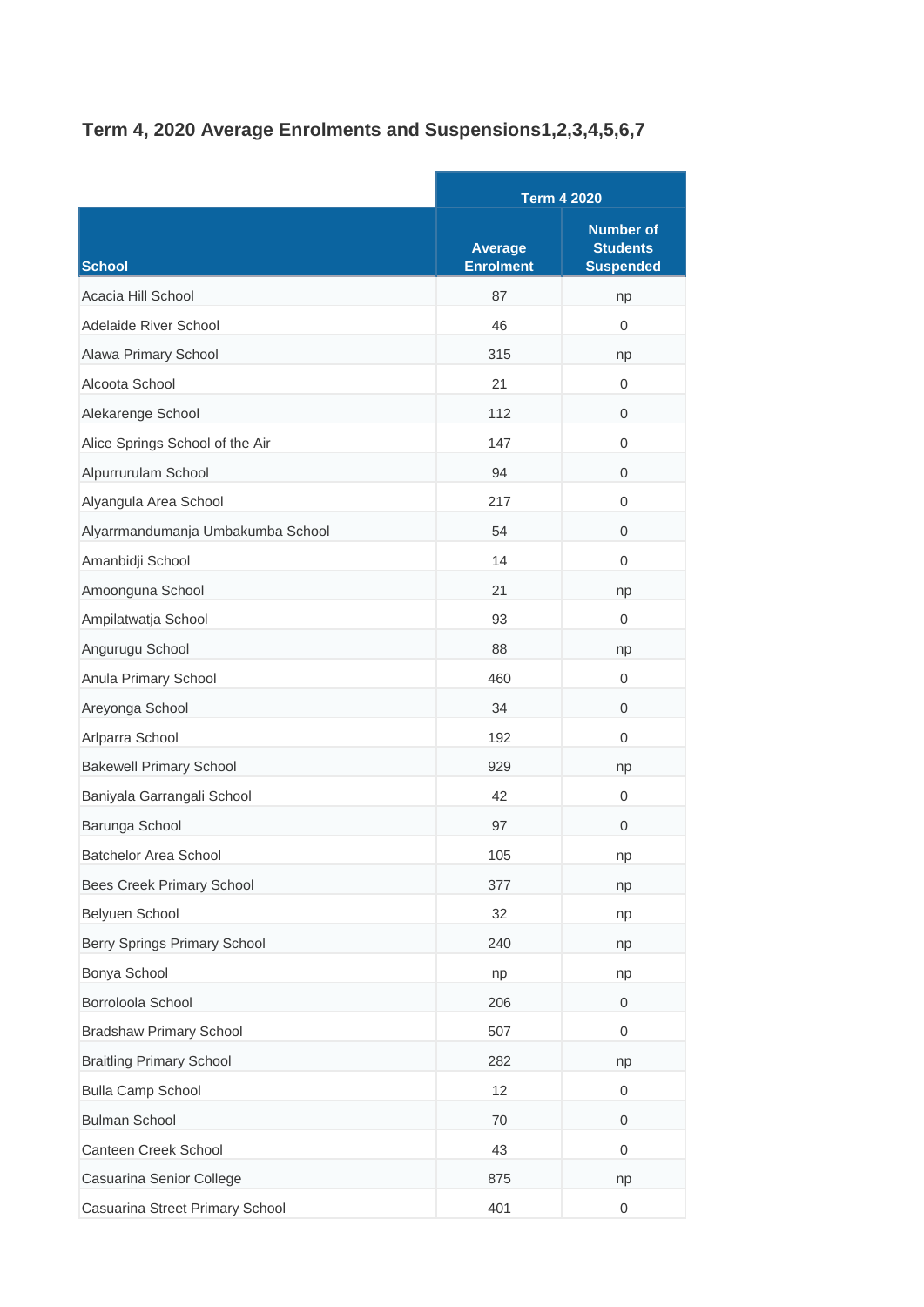| Centralian Middle School       | 325  | 33           |
|--------------------------------|------|--------------|
| Centralian Senior College      | 406  | np           |
| Clyde Fenton Primary School    | 217  | np           |
| Darwin High School             | 1219 | np           |
| Darwin Middle School           | 862  | 22           |
| Douglas Daly School            | np   | np           |
| Dripstone Middle School        | 519  | 20           |
| <b>Driver Primary School</b>   | 524  | np           |
| Dundee Beach School            | 20   | $\mathbf 0$  |
| Durack Primary School          | 471  | np           |
| <b>Elliott School</b>          | 67   | $\mathbf 0$  |
| Epenarra School                | 43   | 0            |
| Finke School                   | 30   | $\mathbf{0}$ |
| <b>Forrest Parade School</b>   | 104  | 0            |
| Gapuwiyak School               | 195  | np           |
| <b>Gillen Primary School</b>   | 244  | 0            |
| Girraween Primary School       | 519  | $\mathbf 0$  |
| <b>Gray Primary School</b>     | 326  | np           |
| Gunbalanya School              | 246  | np           |
| Haasts Bluff School            | 21   | 0            |
| Harts Range School             | 64   | $\mathbf 0$  |
| Henbury School                 | 139  | np           |
| Howard Springs Primary School  | 293  | np           |
| Humpty Doo Primary School      | 407  | np           |
| Imanpa School                  | 17   | 0            |
| Jabiru Area School             | 188  | $\mathbf{0}$ |
| Jilkminggan School             | 80   | $\mathbf 0$  |
| Jingili Primary School         | 317  | np           |
| Kalkaringi School              | 182  | 0            |
| Karama Primary School          | 189  | np           |
| Katherine High School          | 534  | 36           |
| Katherine School of the Air    | 202  | 0            |
| Katherine South Primary School | 347  | np           |
| Kintore Street School          | 56   | 0            |
| Lajamanu School                | 208  | $\mathbf 0$  |
| Laramba School                 | 63   | 0            |
| Larapinta Primary School       | 376  | $\mathbf 0$  |
| Larrakeyah Primary School      | 528  | 0            |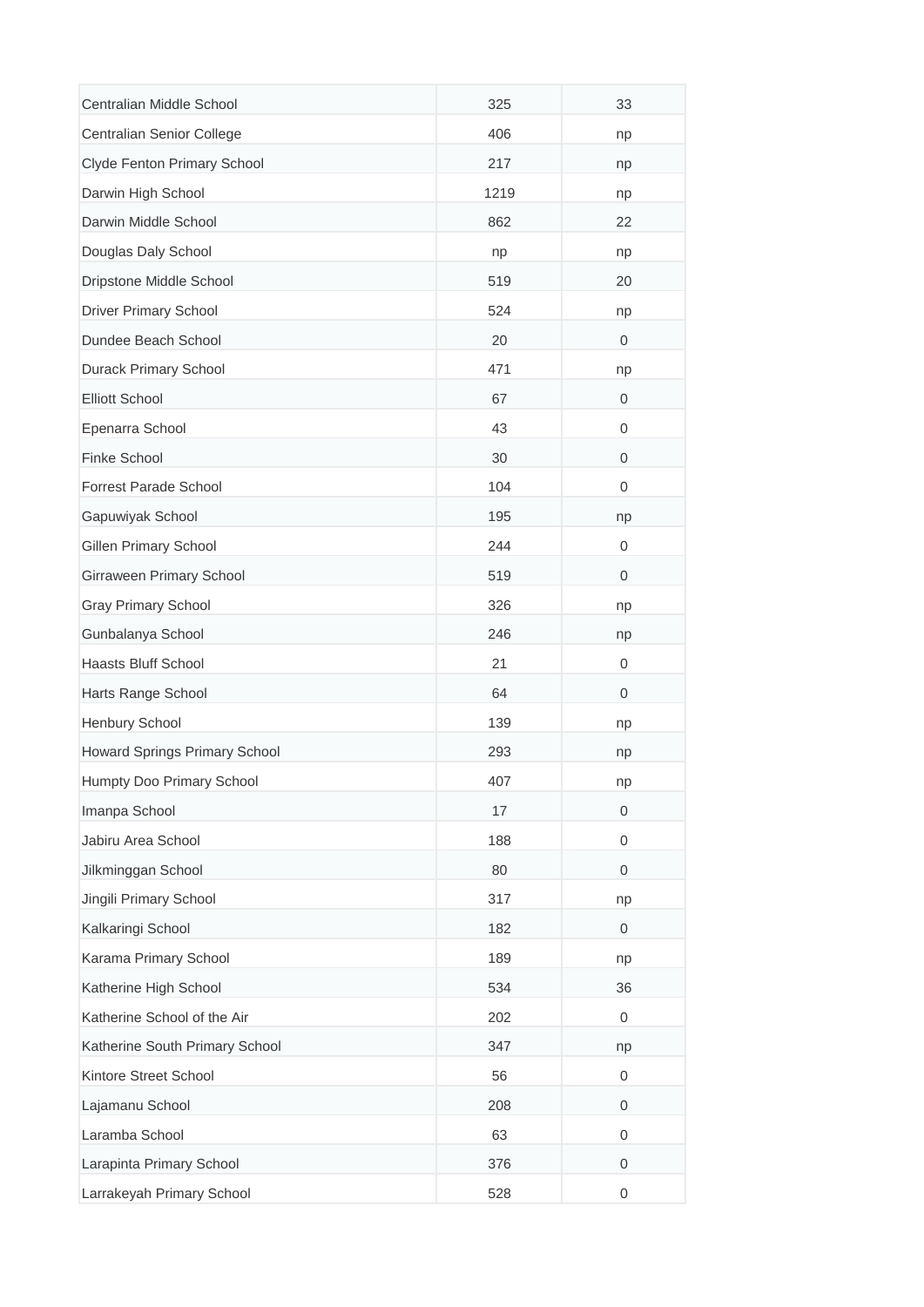| Laynhapuy Homelands School                      | 113 | $\mathbf 0$      |
|-------------------------------------------------|-----|------------------|
| Leanyer Primary School                          | 585 | 0                |
| Ludmilla Primary School                         | 112 | 0                |
| MacFarlane Primary School                       | 203 | np               |
| Malak Primary School                            | 214 | np               |
| Mamaruni School                                 | 51  | 0                |
| Maningrida College                              | 523 | 0                |
| Manunda Terrace Primary School                  | 173 | 0                |
| Manyallaluk School                              | 25  | 0                |
| Mataranka School                                | 35  | 0                |
| Mbunghara School                                | 18  | 0                |
| Middle Point School                             | 35  | 0                |
| Milikapiti School                               | 60  | $\mathbf{0}$     |
| Milingimbi School                               | 318 | 0                |
| Millner Primary School                          | 215 | np               |
| Milyakburra School                              | 18  | 0                |
| Minyerri School                                 | 169 | 17               |
| Moil Primary School                             | 197 | 0                |
| Moulden Primary School                          | 264 | np               |
| Mount Allan School                              | 50  | 0                |
| Mulga Bore School                               | 16  | 0                |
| Murray Downs School                             | 18  | 0                |
| Mutitjulu School                                | 34  | 0                |
| Nakara Primary School                           | 599 | 0                |
| Nemarluk School                                 | 175 | $\mathbf 0$      |
| <b>Neutral Junction School</b>                  | 28  | $\boldsymbol{0}$ |
| Newcastle Waters School                         | 21  | $\mathbf 0$      |
| Nganambala School                               | 25  | 0                |
| Nganmarriyanga School                           | 129 | $\mathbf 0$      |
| Ngukurr School                                  | 265 | np               |
| Nhulunbuy High School                           | 305 | np               |
| Nhulunbuy Primary School                        | 416 | 0                |
| Nightcliff Middle School                        | 363 | np               |
| <b>Nightcliff Primary School</b>                | 663 | 0                |
| Northern Territory School of Distance Education | 494 | 0                |
| Ntaria School                                   | 165 | 0                |
| Numbulwar School                                | 145 | $\mathbf 0$      |
| Nyirripi School                                 | 49  | 0                |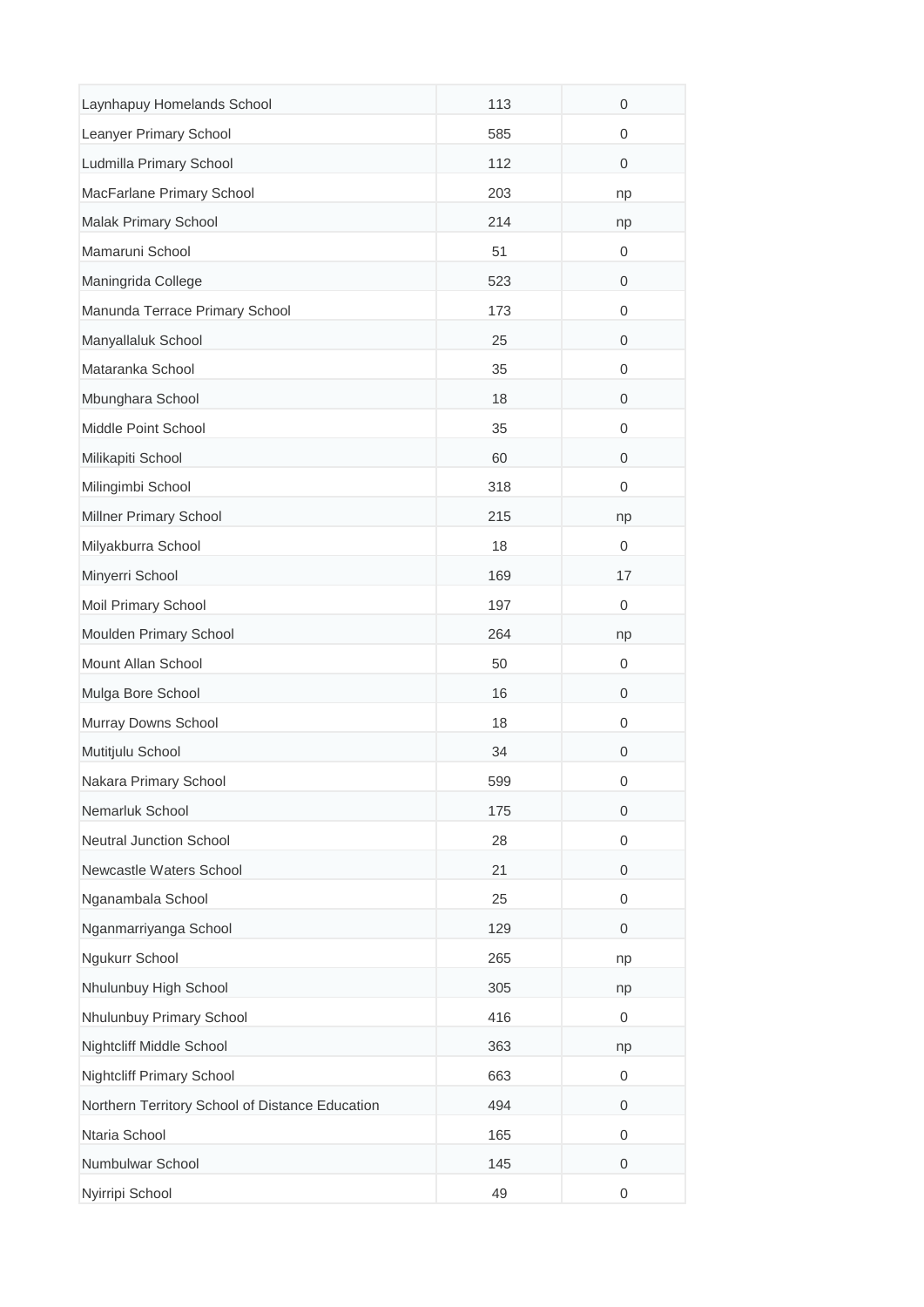| Palmerston College                  | 1159 | 38               |
|-------------------------------------|------|------------------|
| Papunya School                      | 124  | 0                |
| Parap Primary School                | 514  | 0                |
| Peppimenarti School                 | 60   | 0                |
| Pigeon Hole School                  | 35   | $\mathbf 0$      |
| Pine Creek School                   | 34   | np               |
| Pularumpi School                    | 54   | 0                |
| Ramingining School                  | 248  | np               |
| Robinson River School               | 48   | $\mathbf 0$      |
| Rockhampton Downs School            | 21   | 0                |
| Rosebery Primary School             | 513  | np               |
| Ross Park Primary School            | 485  | 0                |
| Sadadeen Primary School             | 242  | np               |
| Sanderson Middle School             | 388  | 41               |
| Shepherdson College                 | 551  | $\mathbf 0$      |
| <b>Stirling School</b>              | 16   | 0                |
| Stuart Park Primary School          | 667  | 0                |
| Taminmin College                    | 1151 | 44               |
| Tennant Creek High School           | 192  | np               |
| <b>Tennant Creek Primary School</b> | 389  | 15               |
| <b>Timber Creek School</b>          | 33   | $\mathbf 0$      |
| <b>Tipperary Station School</b>     | np   | np               |
| Titjikala School                    | 38   | 0                |
| Ti Tree School                      | 56   | 0                |
| Top End School of Flexible Learning | 106  | $\boldsymbol{0}$ |
| Urapunga School                     | 31   | $\mathbf{0}$     |
| Wagaman Primary School              | 296  | np               |
| Wallace Rockhole School             | 30   | 0                |
| Walungurru School                   | 64   | $\mathbf 0$      |
| Wanguri Primary School              | 383  | np               |
| Warruwi School                      | 108  | $\mathbf 0$      |
| Watarrka School                     | np   | np               |
| Watiyawanu School                   | 50   | np               |
| Willowra School                     | 52   | 0                |
| Woodroffe Primary School            | 470  | np               |
| Woolaning School                    | np   | np               |
| Woolianna School                    | 43   | $\mathbf 0$      |
| Wugularr School                     | 146  | 0                |